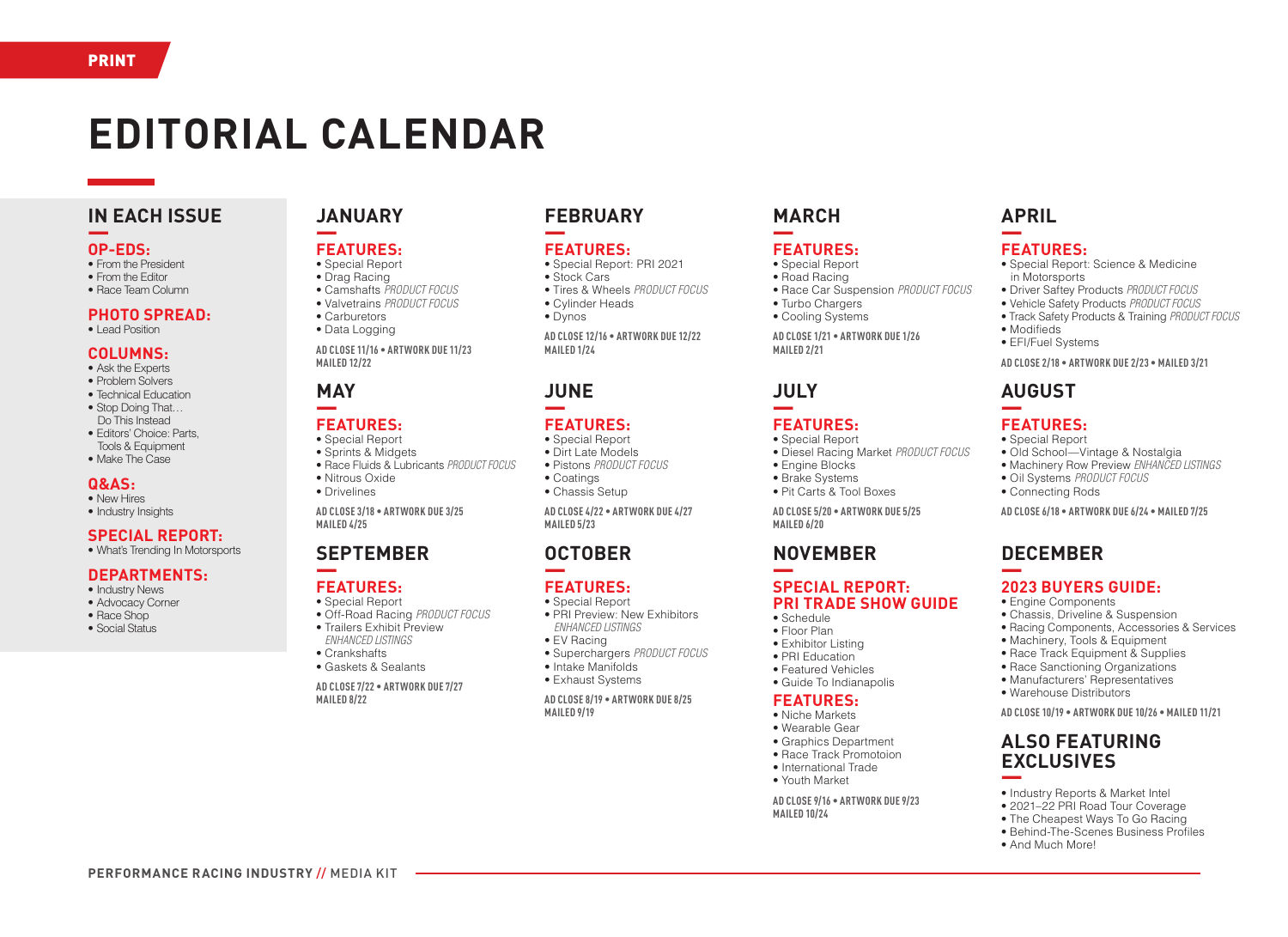# **MAGAZINE AD RATES**





# **ADVERTISING RATES**

- All ad rates include 4-color.
- Advertising rates are effective January 2022 issue, based on number of issues in which a company has advertised in any 12-month period.
- Advertising contracts for 12-time, 6-time, 3-time and 1-time frequency rates must be signed and returned to PRI.
- All orders noncancelable after closing date.
- Minimum rate holder is 1/12 page.
- A signed contract and/or an acknowledgement MUST be on file with PERFORMANCE RACING INDUSTRY in order to run an advertisement.

|                                              | 1-TIME* 3-TIME 6-TIME 12-TIME |  |
|----------------------------------------------|-------------------------------|--|
| Full page \$4,080  \$3,835  \$3,570  \$3,325 |                               |  |
| 2/3 Page \$3,185  \$2,925  \$2,780  \$2,420  |                               |  |
| 1/2 Page \$2,620  \$2,465  \$2,285  \$2,035  |                               |  |
| 1/3 Page \$2,025  \$1,905 \$1,735 \$1,520    |                               |  |
| 1/4 Page \$1,345  \$1,265 \$1,170 \$965      |                               |  |
| 1/6 Page \$1,125 \$1,060\$970\$855           |                               |  |
| 1/12 Page \$350  \$330 \$295 \$235           |                               |  |

# **COVER RATES**

- Noncancelable 30 days prior to closing date.
- Cover rates include 4-color

|                                     | 1-TIME | 6-TIME 12-TIME |  |
|-------------------------------------|--------|----------------|--|
| lnside Front\$5,280\$4,770 \$4,130  |        |                |  |
| lnside Back \$5,560 \$4,630 \$4,060 |        |                |  |
| Back \$5,840 \$5,090 \$4,460        |        |                |  |

# **BUYERS GUIDE TAB PAGE RATES**

## **CLASSIFIEDS RATES**

|  | 1-TIME 3-TIME 6-TIME |  |
|--|----------------------|--|
|  |                      |  |

• Up to 4 BOLDFACED words free. Extra words \$0.25 each.

# **AGENCY & CASH DISCOUNTS**

• 15% discount to recognized agencies. All orders accepted subject to publisher's credit requirements. Production charges are not subject to agency commission or cash discount.

# **FURNISHED MATERIALS**

- Pre-printed inserts and belly bands will require a nonrefundable 50% deposit to hold the advertising space reservation. The deposit is due five business days after the insertion order is written, along with the signed order acknowledgement. If the advertiser does not fulfill all of these requirements to secure the space reservation, the space will be forfeited immediately and offered to the next interested party.
- Inserts of four or more pages are discounted 50% off earned rate plus a binding charge. Contact an advertising sales manager for a binding charge quote for all issues. Quantity and shipping instructions available on request.